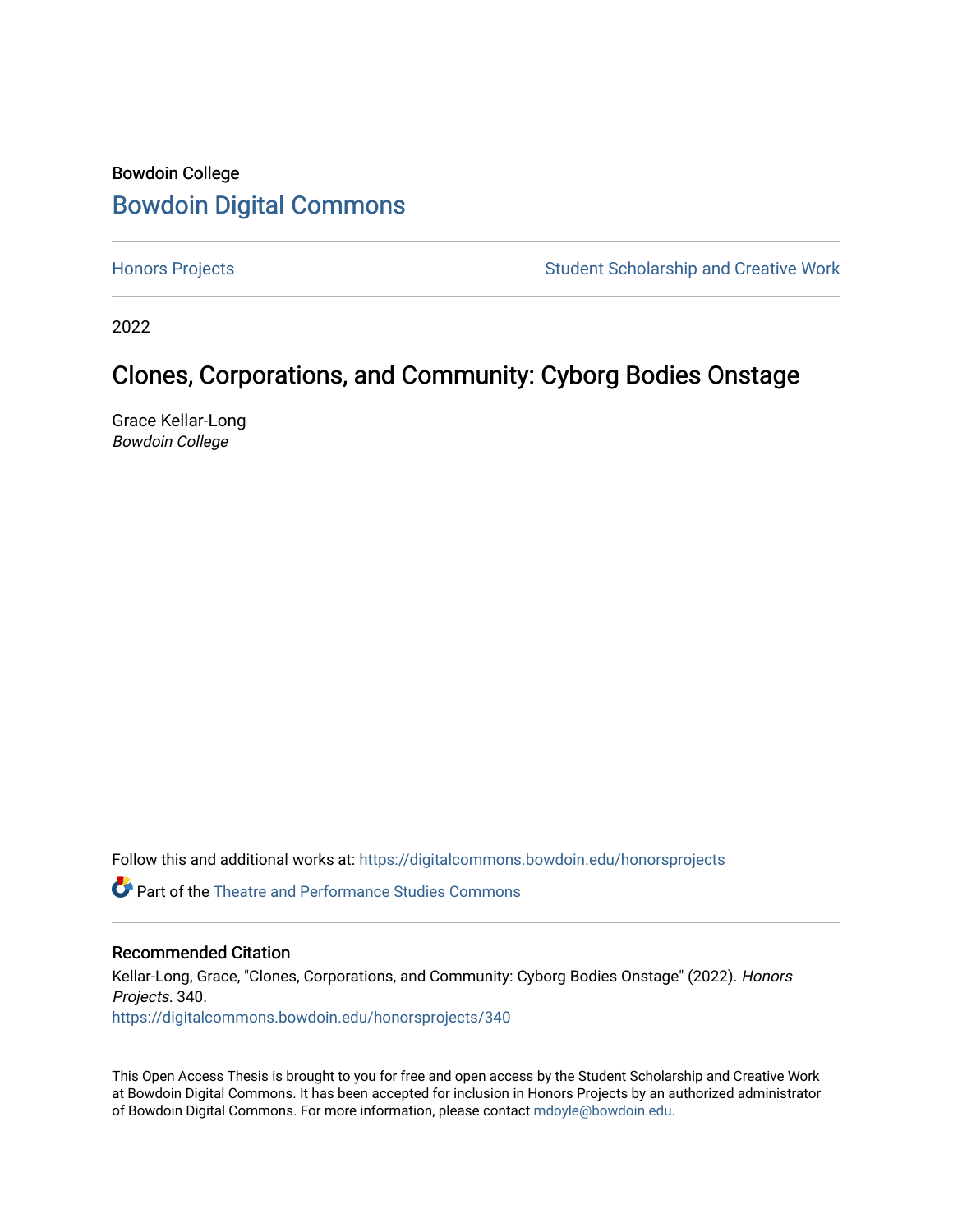Clones, Corporations, and Community:

Cyborg Bodies Onstage

An Honors Project for the Department of Theater and Dance

By Grace Kellar-Long

Bowdoin College, 2022

©2022 Grace Kellar-Long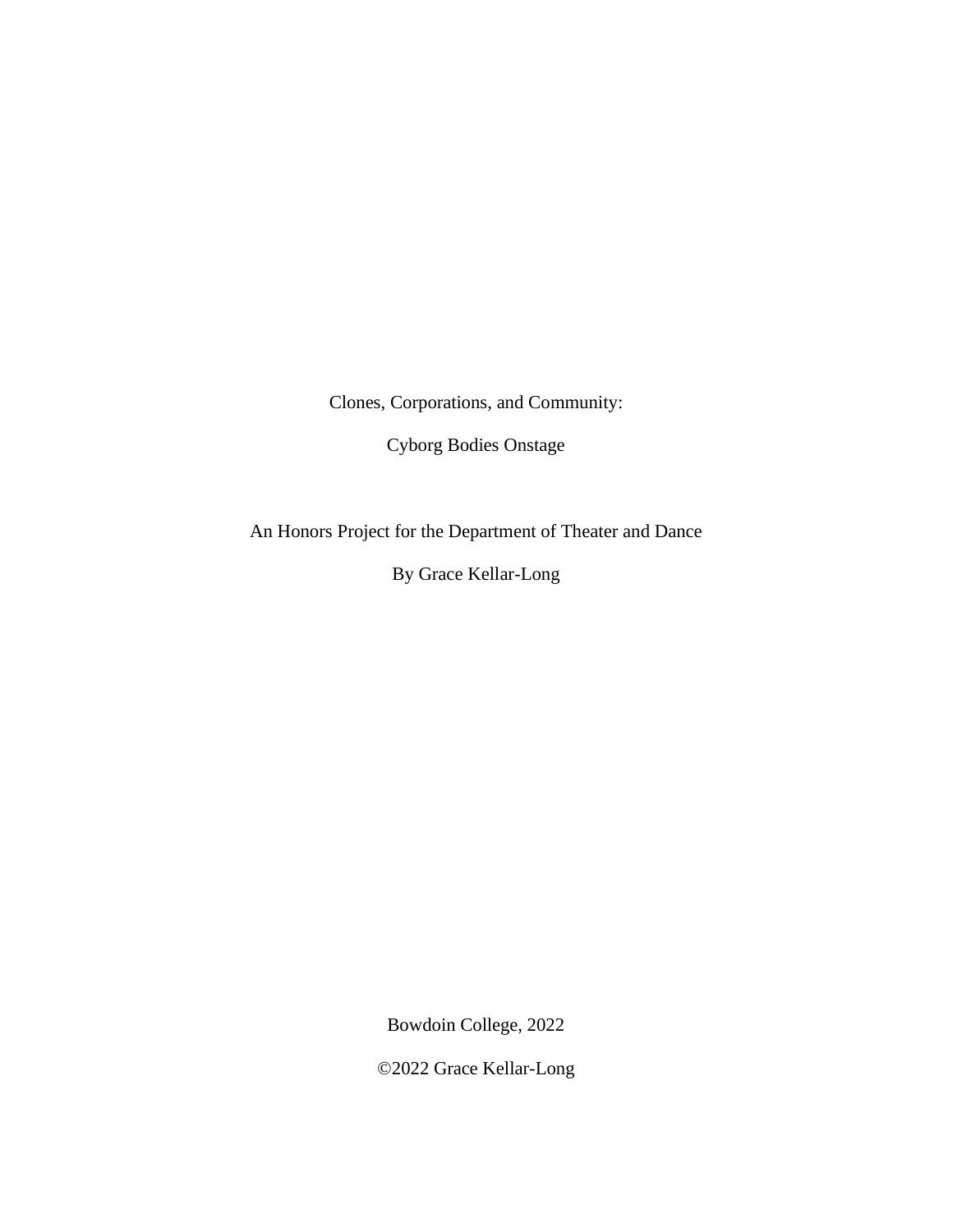#### **Abstract**

For my honors project, I selected, wrote, directed, and produced an adaptation of a science fiction novella for the stage. I chose Nino Cipri's *Defekt* as the source material for my adaptation because I wanted to adapt a text where the novum, or science fiction novelty, is located in the bodies of the actors. During the written adaptation process, I worked from my memory of the novella, highlighting and expanding on the themes of queer found family, empathy, and anticapitalism that were already present in the text. I repeatedly attempted to contact the author, their agent, and the publisher to secure the rights to adapt the novella, but I did not receive a reply from any of the copyright holders. After I adapted the novella into a script, I conducted a staged reading. Following that reading and further revisions of the script, I began rehearsals for the full production. During the rehearsal process, I guided the actors to create a shared vocabulary of movement to communicate that they were portraying clones, the embodied novum I focused on in my adaptation. In addition to leading rehearsals, I also coordinated the logistics to produce the play, including working with two designers, creating rehearsal schedules, and working with the tech staff in the Theater Department. The final performance examined the boundaries between human and non-human bodies, inviting audiences to think about how capitalism and empathy determine how we interact with marginalized bodies. This packet contains the program and program notes from the production.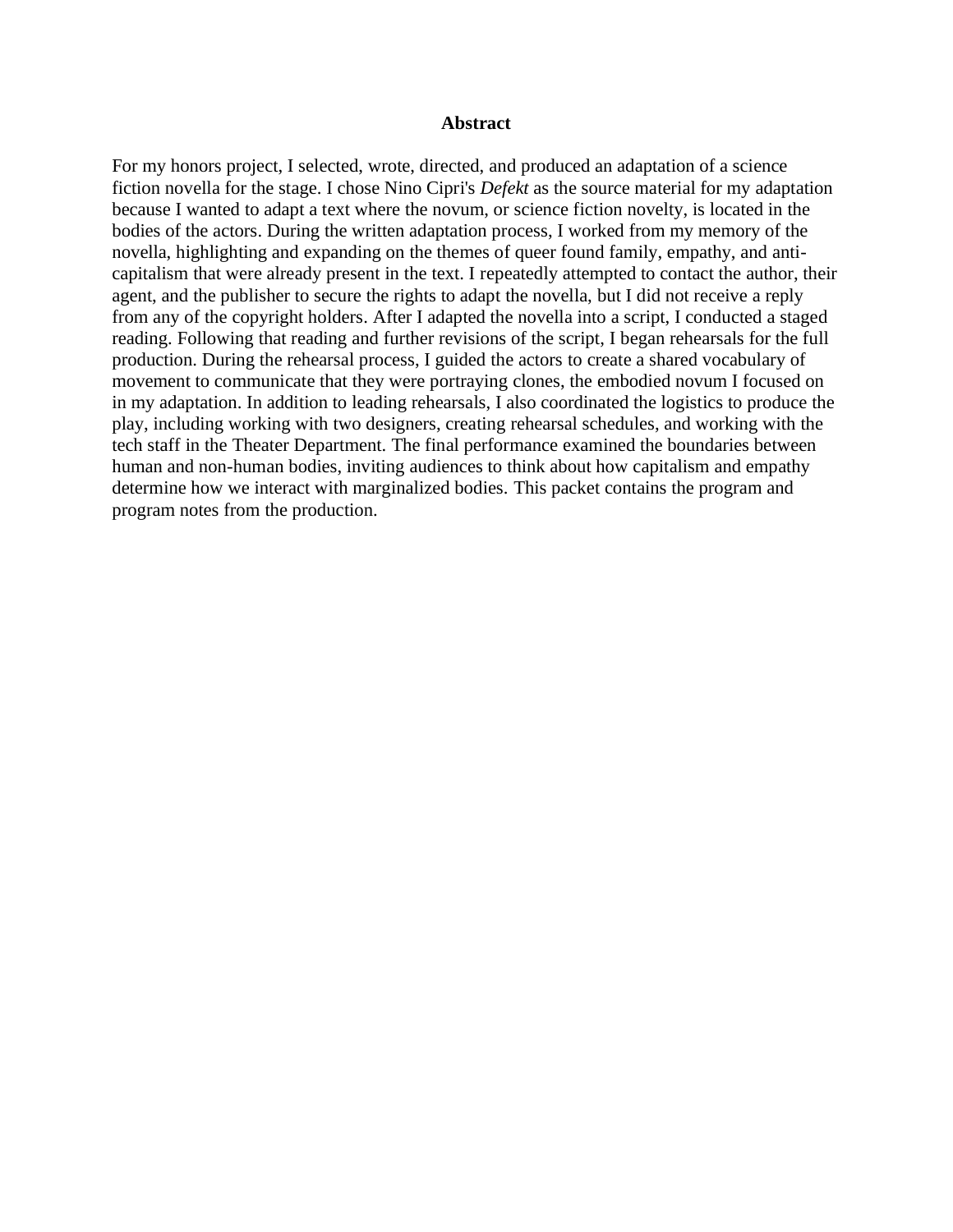#### **Defekt Program Notes**

When exemplary retail employee Derek takes his first ever sick day and is sent on a mysterious overnight "special inventory shift," he has to reevaluate his role in his company and determine if his loyalties lie with the company itself or the products and employees they produce. As a genre, science fiction is practically impossible to define, and science fiction theater even more so. I prefer the definition proposed by Susan Gray and Christos Callow, who describe sci-fi theater as "theatre concerned with the impact of technology on our lives, a theatre that tries to imagine the future of our society and alternative pasts."<sup>1</sup> This definition encompasses both contemporary science fiction theater and earlier plays, such as Shakespeare's *The Tempest*. *Defekt*, an adaptation of Nino Cipri's science fiction novella, explores the consequences of a retail corporation's access to novel technology through wormholes that appear in their stores.

#### **NOVUMS IN SCIENCE FICTION THEATER**

"Novum" is a term for a science fiction novelty, coined by academic and science fiction critic Darko Suvin. The novum is the innovation or idea that makes a story science fiction. The challenge of science fiction (SF) theater is in portraying a novum onstage that doesn't exist in real life. SF theater productions use three primary strategies to communicate novums: (1) describing novums that take place offstage, (2) using the temporal or spatial location of the production to communicate the novum, or (3) portraying the novum through the bodies of the actors.

Plays that take place in a current or near-future time period often use offstage novums. Lucy Kirkwood's post-apocalyptic 2016 play *The Children* takes place after a nuclear disaster and is set in an English cottage. The fictional, although plausible, nuclear disaster and related environmental fallout drive the plot, but we only see the characters in a single box set that would be indistinguishable from one used in a contemporary play with a realistic setting. Mac Rogers's *The Honeycomb Trilogy* (2016) is a sprawling epic about a family that is torn apart by the father's secret plot to introduce a bug-like alien species to earth. Although the audience is occasionally shown an enormous leg from a murdered bug alien or a silhouette of an alien on the window, they never actually get to meet one. All three installments of the play take place in the same room of the family home, and the story is centered around a conflict between the pro-alien brother and his alien-hating sister. By keeping the novums offstage, *The Children* and *The Honeycomb Trilogy* have the technical requirements of a typical production, which makes them more accessible to stage. They have a lot in common with contemporary realistic dramas, except for the novum, which provides a novel set of given circumstances. While offstage novums can bring a new twist to contemporary dramas, they are not the most exciting format of SF theater. Offstage novums are a backdrop to the plot, but they don't teach us anything new about the future because the conflicts at the heart of the story could be transplants from a non-SF play.

Other SF plays use temporal or spatial locations to establish their chosen novum. In Frank Winters's *The Great Filter* (2021), two astronauts who have recently returned to Earth are stuck in quarantine inside their spaceship, which forms the claustrophobic set of the play. Greg Lam's *Last Ship to Proxima Centauri* (2020) is another SF play that uses a spaceship setting to establish its novum: a crew of Americans are the last ship to arrive to a safe haven planet after Earth becomes uninhabitable, and they don't receive the welcome they were expecting. Both of

 $1$  Gray and Callow, "Past and Future of Science Fiction Theatre," 67.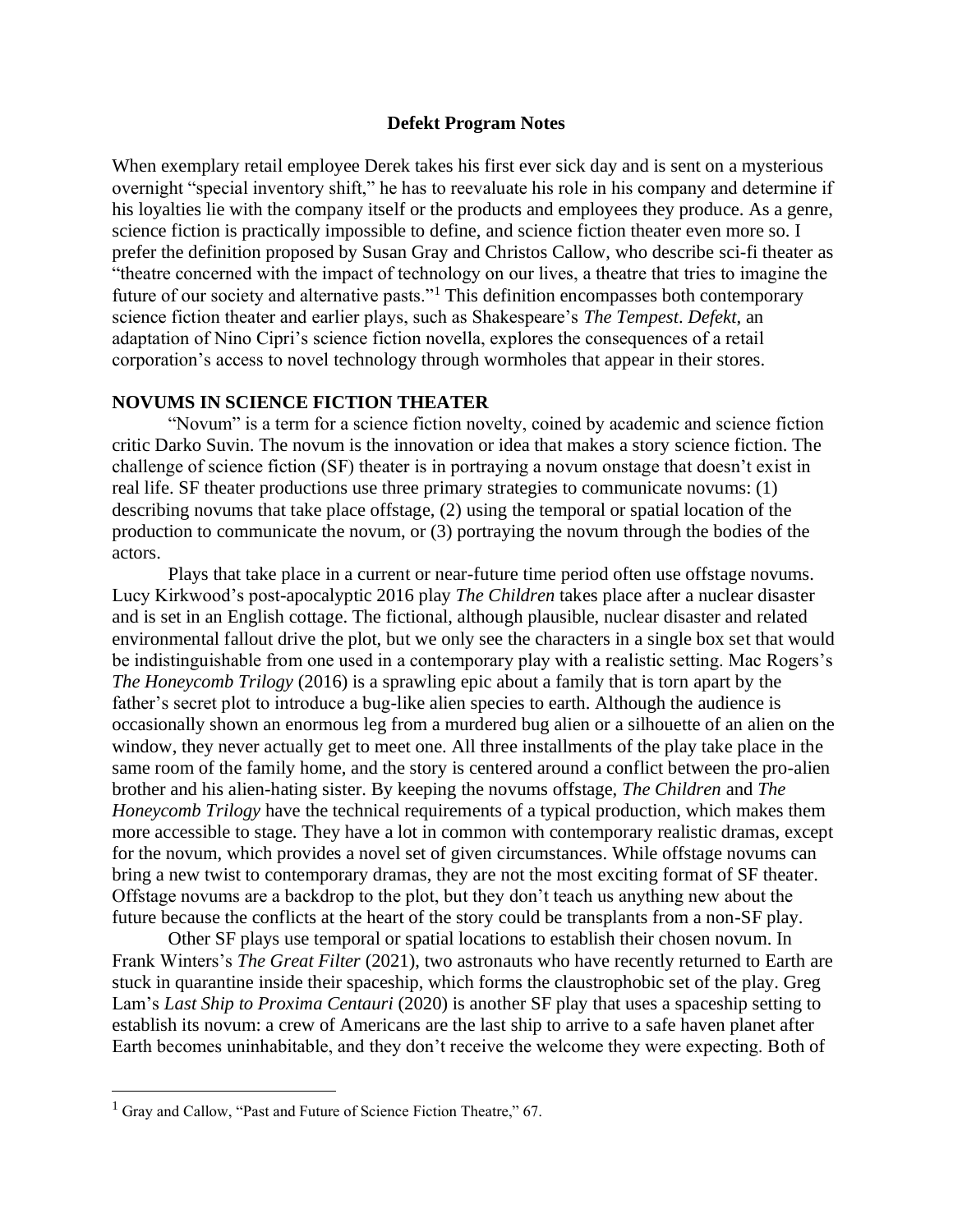these plays use technical elements to evoke the novum used in the play, communicating that they take place on spaceships. In Caryl Churchill's *Far Away* (2000), the setting is a terrifying world of torture and executions which culminate in a global war. We only get a small glimpse of this world onstage, in the elaborate hats that two characters build for prisoners on their way to execution and in the execution parade itself. After the parade, just one preposterously elaborate hat is chosen to be placed in a museum, while the others are burned with the prisoners when they are executed. The novum of the hats shown onstage provides a small window into the terrifying futuristic setting of this play. The immediacy of unfamiliar locations and objects makes these productions visually exciting, but budgets, gravity, space, and other constraints limit what you can physically portray onstage.

The final category of SF theater strikes a balance between onstage and offstage novums. By restricting the effects of the novum to actors' bodies, the novum can be portrayed onstage without additional technical requirements. One example of a low-tech body novum is *Marjorie Prime* by Jordan Harrison (2016), where cyborgs who resemble clones of dead relatives are used to help people with Alzheimers retain their memories. Actors who portray a human in one scene can eerily portray a clone of that same person after their death. *A Number* by Caryl Churchill (2002) uses a similar cloning conceit, using only two actors to show a father's conversations with his son and his son's clones. Greg Lam's *Repossessed* (2019) features a different embodied novum: a husband and wife whose personalities and happy life together are all a fabrication, provided through a subscription service that they can no longer afford. Finally, in *The Nether* by Jennifer Haley (2015), different actors portray a character's real-life body and their avatars in a digital alternate reality. Body novums can be shown onstage through an actor's commitment to exploring how a non-human or altered human body would behave. Embodied novums combine the best aspects of both offstage and spatial novums, featuring the immediacy of a live novum with limited production constraints. I categorize plays with this embodied novum as "theater about cyborgs."

#### **CYBORGS, CYBORG THEATER, AND THEATER ABOUT CYBORGS**

A cyborg is a person that is a product of both organic human components and technology. According to *The Cyborg Handbook*, an anthology of writing on cyborgs, these technologies can be restorative, normalizing, enhancing, or reconfiguring (creating posthuman creatures).<sup>2</sup> Cyborgs are all over popular science fiction, including characters like Darth Vader, Murderbot, the Borg, and Geordi LaForge. Modern technologies like glasses, prosthetic limbs, pacemakers, and vaccines have arguably turned all of us into cyborgs as well.

Performance scholar Jennifer Parker-Starbuck outlines several different categories of cyborg theater in *Cyborg Theatre: Corporeal/Technological Intersections in Multimedia Performance*, but the common thread is that there is a performing body onstage that either interacts with technology or is a technology itself.<sup>3</sup> According to Parker-Starbuck's definition, nearly all contemporary theater productions can be interpreted as cyborg theater since they include both bodies and technological mediation.

While cyborg theater deals with how bodies and technology interact onstage, I'm most interested in how actors perform as cyborgs. "Theater about cyborgs" is science fiction theater where an onstage novum is portrayed through the human body. The immediate and embodied

<sup>2</sup> Hables Gray, *Cyborg Handbook*, 3.

<sup>3</sup> Parker-Starbuck, *Cyborg Theatre*, 39.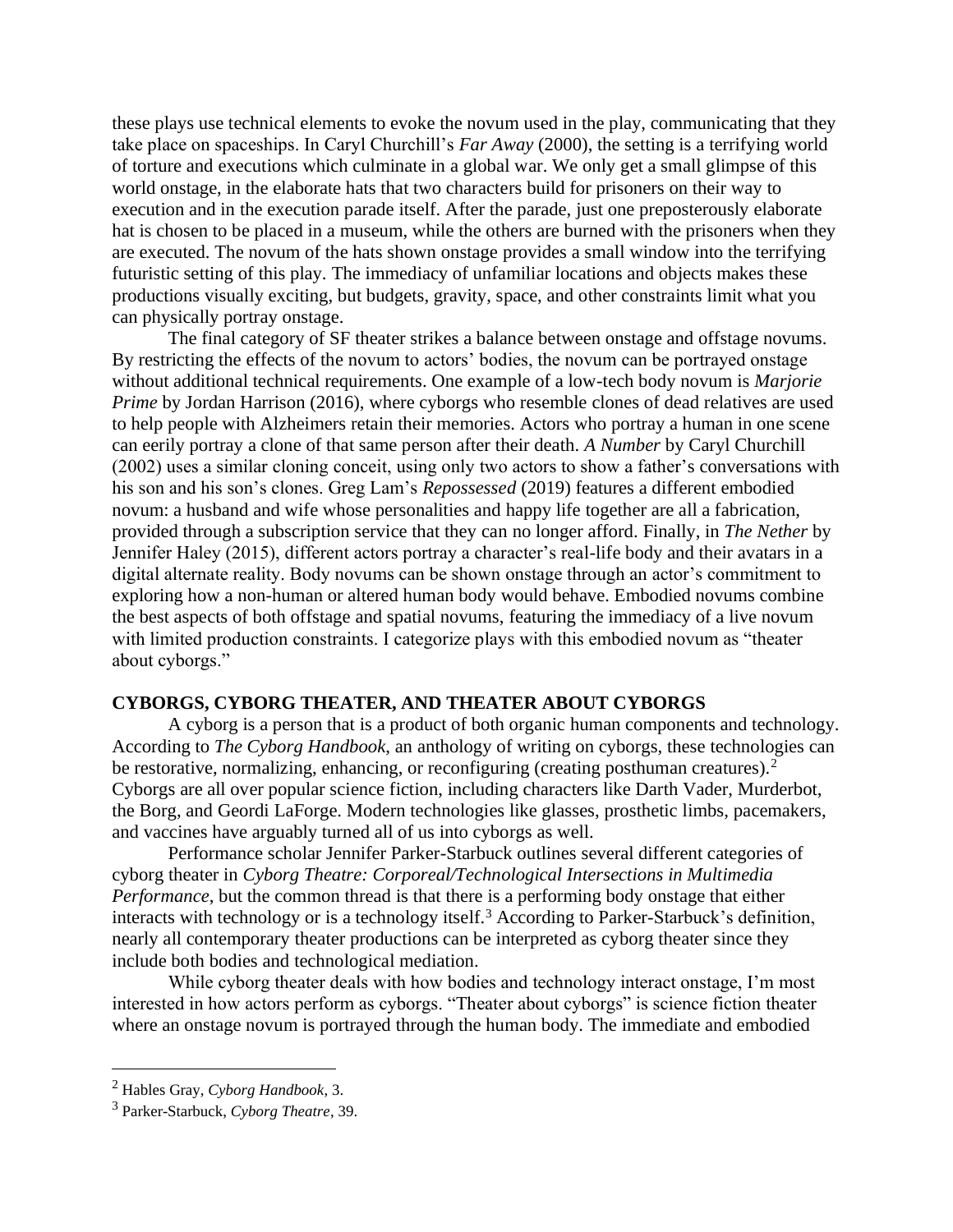nature of theater about cyborgs creates an opportunity to explore the boundaries between human and non-human bodies, see how the body reacts when interfacing with new technology, and examine how social interactions and relationships in the future could change with technology. Theater about cyborgs may still utilize mediation, but the theatrical technologies that are overlaid on the performing body are not the focus of the production.

In her essay "From Elements of Style," Suzan-Lori Parks tells playwrights "Right from the jump, ask yourself: 'Why does this thing I'm writing here *have* to be a *play*?'"<sup>4</sup> Stories about cyborgs are uniquely suited for the medium of theater because theater is rooted in the immediacy of a body onstage. Portraying embodied novums gives audiences an opportunity to confront the vulnerability and the potential of their own bodies in the future. Theater about cyborgs is achievable, immersive, and effective to stage because while we can't imagine what space travel might look like two thousand years from now, much less recreate it onstage, we can use bodies onstage to portray and imagine what bodies might be like in the future.

#### **QUEERING WORLDS: A NOTE ON ADAPTATION**

In the novella *Defekt*, author Nino Cipri grapples with many of the questions that make me excited to stage theater about cyborgs. The embodied novum of retail customer service clones provides a jumping-off point to explore questions of agency, identity, and connection, both with other clones and with the outside world. Throughout the adaptation process, I used what-if questions to explore new possibilities for Nino Cipri's established characters. What if Derek ran into Jules in the wormhole? What if Derek and the doppel gäng could imagine a new future for themselves outside of LitenVärld's control? What if Derek learned to advocate for himself as well as he advocates for the defekta? Questions like these helped me explore the possibilities within Nino Cipri's universe. I like to think that my adaptation of *Defekt* is just another version of Derek's story in an alternate universe, one of the many "exciting, intersecting worlds of LitenVärld."<sup>5</sup>

In the following sections, I highlight three themes that emerged in the process of adapting this novella. These are not the only themes that were relevant to my adaptation process, nor are the examples I cite the only examples of how these themes work in the final product.

#### **QUEER FOUND FAMILY**

Derek's status as a clone mirrors the classic queer experience of looking around at your friends or peers and recognizing that you are different in some intangible way, but not being able to articulate why. His experience in the store as a clone is similar to Jules's experience as an out queer person. Tricia disrespects both of her employees for different reasons with the same root cause - she views them both as less than human. When Darkness explains that Derek is one of many LitenVärld clones, Derek's alienation is replaced with belonging and finding a community among people with a similar experience. This is affirming for Derek and helps answer his questions about his origins and differences from his coworkers.

Another important facet of queer found family in *Defekt* is Derek's ability to bring different groups together. Under LitenVärld's structure, defekta and clones are pitted against each other as enemies, but Derek rejects the premise that LitenVärld is telling the truth and realizes that he can collaborate with the defekta. LitenVärld wants both of these groups to be

<sup>4</sup> Parks, "From Elements of Style," 14.

<sup>5</sup> Cipri, *Defekt*, 29.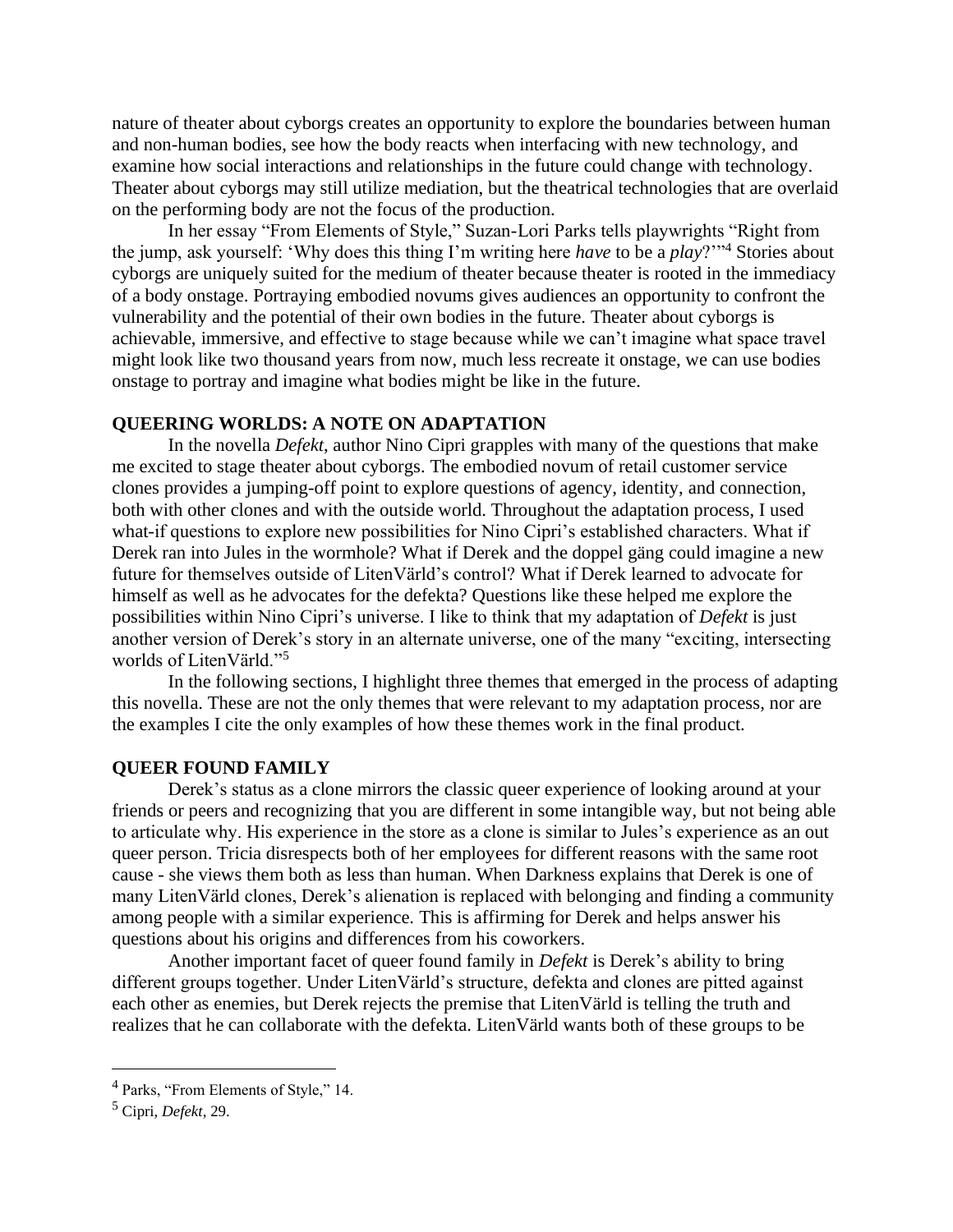segmented in the same way that oppressive groups want to keep queer identities segmented because they both know that oppressed groups are at their most powerful when they are united.

In my adaptation, Derek's first moment of connection and recognition is with Dex and their mutual love of SnapYap, and I place greater importance on how Derek finds a group of people he relates to. Instead of just Dirk and Darkness, the whole group gets to teach Derek about their job and LitenVärld's exploitation of wormholes, and I emphasize Derek's friendship with the doppel gäng rather than his romance with Darkness throughout the show. In my new ending to the story, Derek and his friends take the handbook, a tool that was originally used to program them and limit their agency, and turn it into an instrument for establishing their own utopia in a pocket universe. They successfully queer the handbook, turning LitenVärld's words against itself.

#### **EMPATHY**

Derek's sense of empathy evolves beyond trite LitenVärld handbook phrases as he moves beyond his conditioning and starts advocating for himself. However, at the beginning of the play, it's Jules's extension of empathy and kindness at the most basic level - telling a coworker to take a sick day after they vomit during a shift - that disrupts Derek's routine and prompts him to put his needs in front of the company's for the very first time.

Although Derek's generation of LitenVärld clones was programmed to be more empathetic, this empathy does not initially extend beyond surface level interactions that help the company boost customer morale and increase sales. Derek tries unsuccessfully to commiserate with Jules when they arrive late to work, but his efforts are off-putting. He instinctively finds empathy for the defekta when he encounters them, but when Dirk instructs him to shoot them, his corporate programming overrides his empathy and fries his circuits because it contradicts his intrinsic empathy. Once he gets back to work, he is determined to protect the defekta even if it means risking his life, losing his status in front of Dirk, and finding a new way to exist in the world that is in opposition to his corporate programming.

While protecting the defekta, Derek runs into a wormhole where he meets an alternate version of himself. Up until this point, Derek has extended radical empathy to everyone around him, but he hasn't found empathy for himself. When he meets the mirror version of himself and is confronted by the physical presence of his own body, Derek recognizes that his own body is also worthy of care. By exposing his neck defect, Derek shows empathy to his true self rather than his idealized LitenVärld self. Derek's extension of empathy outside of the corporate script culminates in his reunion with Jules inside the wormhole. This scene, which I added to the original story, brings the narrative around full-circle, ending with Derek's newfound and genuine empathy for Jules. Now he can acknowledge Jules as another worker who is exploited by LitenVärld, and when Jules asks him not to betray them to Tricia, Derek instinctively agrees. Before this scene, Derek's empathy didn't include standing up to Tricia and didn't let him advocate for himself when he was being exploited, but now he has set the boundary of protecting himself and his friends.

#### **CAPITALISM**

LitenVärld is the epitome of an unethical capitalist corporation that cuts corners to drive profits. Although LitenVärld bills their furniture as eco-friendly, it's clear that there are inherent problems with using pocket universes to manufacture furniture. The corporate powers that be in LitenVärld are also aware that this new manufacturing strategy may not be a good angle for their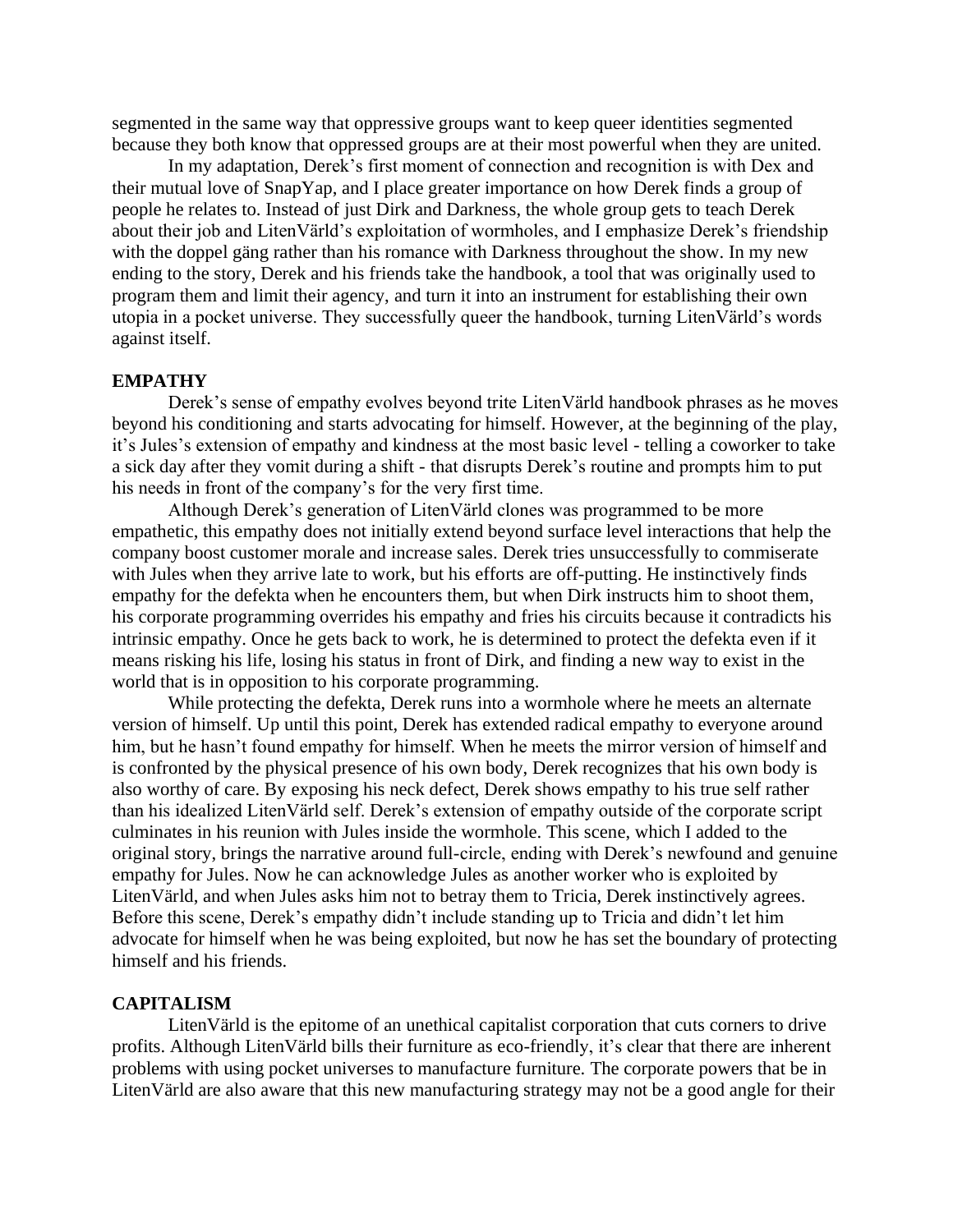publicity, so they send defective, off-the-books company clones to hunt the defekta furniture in the middle of the night, out of sight from the customers. Because of how cheap and easy it is to manufacture furniture in pocket universes, LitenVärld is unwilling to address these issues, and with a labor force that they own, they can keep their solution to these problems completely inhouse. The defekta act as stand-ins for the unethical consequences of cheap, mass-produced, and ultimately disposable products. Literally coming alive and attacking employees, these reminders of unethical production are a threat to LitenVärld's success as a company, so they have to be taken down.

Unreliable and unpredictable human workers are also a threat to LitenVärld's success. LitenVärld's true ideal worker is someone who has no life outside the store. LitenVärld accomplishes this capitalist fantasy by manufacturing employees in pocket universes, a technology they don't understand but are eager to exploit. These ideal workers help LitenVärld avoid the messy reality of employing humans, and since they made the workers, they completely own and control their bodies. LitenVärld provides housing in the parking lot of the store, dictates how the clones move, and controls what they are allowed to say. Finally, LitenVärld deliberately does not tell the clones about their origins until they malfunction, encouraging them to believe that they are simply dedicated employees who want what is best for the company. After the defective clones learn about their origins, they are locked in their stores, assigned to dangerous overnight shifts away from standard employees, and their concerns about unsafe work environments are ignored.

As the only clone who embraces the LitenVärld ethos, Dirk successfully embodies the company's lack of empathy and dedication to performing the tasks that he was made for. As a corporation, LitenVärld also incentivizes detachment and lack of empathy, exemplified by Reagan's explanation of why she would throw a baby off a boat. Tricia's uncaring attitude towards her subordinates is also a successful byproduct of capitalism. Just trying to get through her day so that she can go home and forget about the work, her job requires that she shut off her capacity for empathy at the door. Even Jules is conditioned to think this way, calling Derek creepy and treating him as subhuman when he doesn't join in to complain about their working conditions. Only when Derek and Jules reunite in the wormhole, free from the capitalist structure of LitenVärld, can they see each other as people rather than cogs in the machine and take care of each other without consequences.

LitenVärld's unethical behavior with their clone employees serves as a warning as companies struggle to find workers today. Corporations like LitenVärld want to minimize and control their employees' bodies and autonomy, and LitenVärld has figured out that the best way to do that is to build employees from scratch. With such an all-powerful and insidious company as the enemy of the story, it was important to me that Derek and his new-found friends look beyond LitenVärld to dream of a better world for themselves and the defekta. In the original novella, the story ended with Derek and his friends barricading themselves inside the store with the defekta until their list of demands is met, but I wanted to imagine a non-corporate-sanctioned future for Derek and his friends where their happiness isn't contingent on LitenVärld keeping its promises. Even though the most realistic solutions to structural problems require working within existing systems of power, we still need to dream big and imagine better possibilities. I hope that this story serves as an inspiration to keep dreaming big.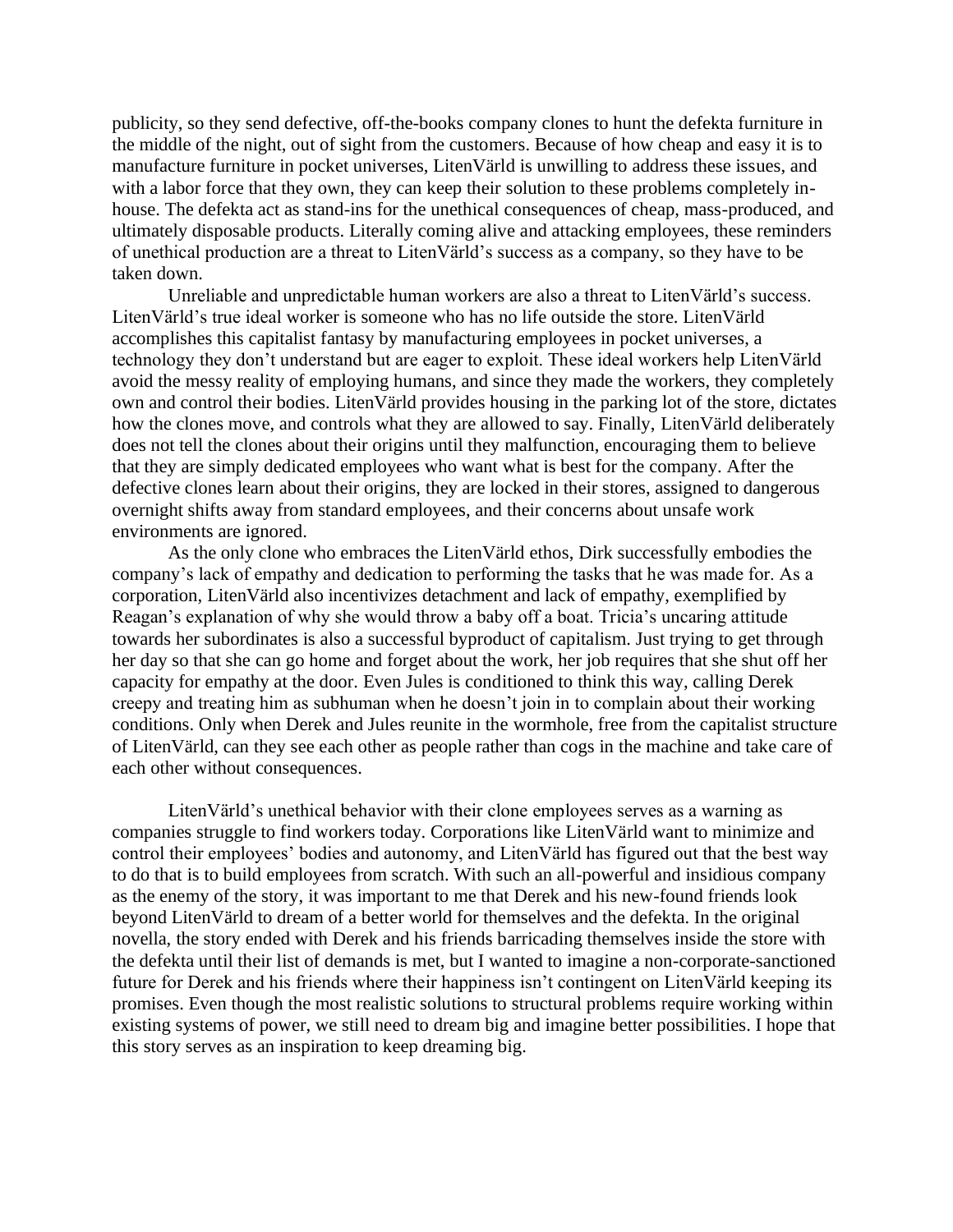#### **REFERENCES**

- Cipri, Nino. *Defekt.* New York: Tordotcom, 2021.
- Churchill, Caryl. *Far Away. Caryl Churchill Plays: 4.* London: Nick Hern Books, 2009, pp. 131- 159.
- Churchill, Caryl. *A Number. Caryl Churchill Plays: 4.* London: Nick Hern Books, 2009, pp. 161- 206.
- Gray, Susan and Christos Callow Jr. "Past and Future of Science Fiction Theatre." *Foundation* 43, no. 117, 2014, pp. 60-69.
- Hables Gray, Chris, editor. *The Cyborg Handbook*. New York: Routledge, 1995.
- Haley, Jennifer. *The Nether: A Play*. Evanston: Northwestern UP, 2015.
- Harrison, Jordan. *Marjorie Prime*. New York: Samuel French, 2016.
- Kirkwood, Lucy. *The Children*. New York: Dramatists Play Service, 2018.
- Lam, Greg. *Last Ship to Proxima Centauri*. New Play Exchange, 2020.
- Lam, Greg. *Repossessed.* New Play Exchange, 2019.
- Parker-Starbuck, Jennifer. *Cyborg Theatre: Corporeal/Technological Intersections in Multimedia Performance.* London: Palgrave Macmillan, 2011.
- Parks, Suzan-Lori. "From Elements of Style." In *The America Play and Other Works*. New York: Theatre Communications Group, 1994.
- Rogers, Mac. *Advance Man: Part One of the Honeycomb Trilogy*. New York: Samuel French, 2016.
- Rogers, Mac. *Blast Radius: Part Two of the Honeycomb Trilogy.* New York: Samuel French, 2016.
- Rogers, Mac. *Sovereign: Part Three of the Honeycomb Trilogy*. New York: Samuel French, 2016.
- Winters, Frank. *The Great Filter*. Performance by Jason Ralph and Trevor Einhorn, Scrap Paper Pictures, online performance, accessed 1 August 2021.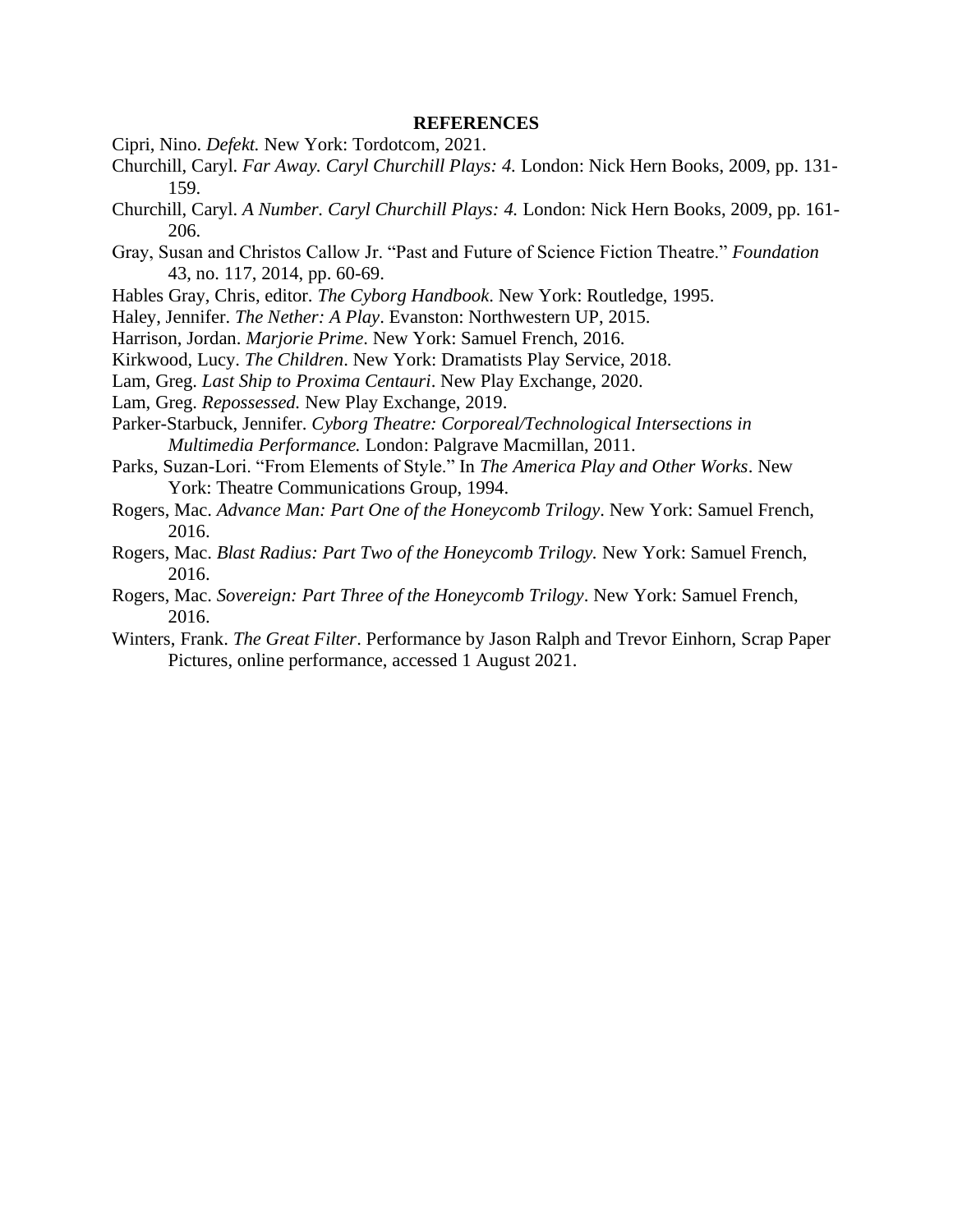## **Special Thanks**

Arielle Saiber Emma Paterson-Dennis George Marin Abbie Killeen Germán Cárdenas Alaminos Davis Robinson and the studio class Walt McGough Edward Einhorn Emmy Lawler Rebecca Cohen

## **With Inspiration From**

Charlie Jane Anders Octavia Butler Annalee Newitz An Owomoyela Sarah Pinsker Catherynne M. Valente

# **Defekt**

written and directed by Grace Kellar-Long

> Bowdoin College Wish Theater March 4-5, 2022

**adapted from the novella by Nino Cipri**